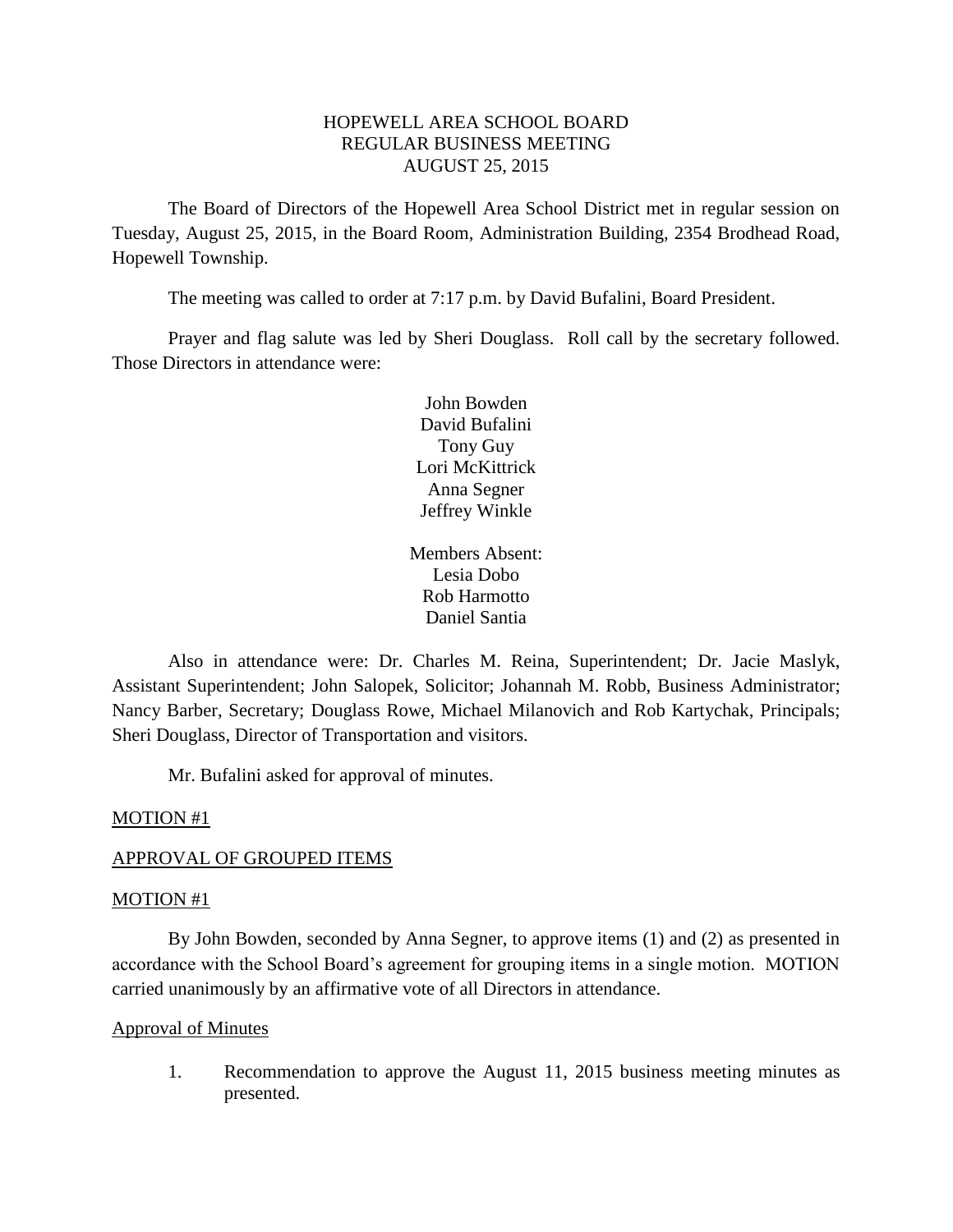2. Recommendation to approve the July 28, 2015 work meeting minutes as presented.

# APPROVAL OF GROUPED ITEMS

# MOTION #2

By Lori McKittrick, seconded by Anna Segner, to approve items (1) through (3) as presented in accordance with School Board's agreement for grouping items in a single motion. MOTION carried unanimously by an affirmative vote of all Directors in attendance.

## Tax Collectors' Report

1. Recommendation to accept report for taxes collected for the month of July 2015, as presented, and make said report a part of these minutes.

# Treasurer's Report

2. Recommendation to accept report of the Treasurer for the month of July 2015, as presented, and make said report a part of these minutes.

## Financial Statements

3. Recommendation to accept Financial Statements for the month of July 2015, as presented, and make said statements a part of these minutes.

# VISITOR'S COMMENTS

Melissa Mitchell was pleased that the District had added a technology teacher at the elementary schools. She is the parent of a first grade student and is concerned that the classes are too large.

Dr. Reina said that class sizes are big in first and fourth grades and that he continually monitors the situation.

Linda Shaffer, Kurt Wolfe and Tammy Holland all spoke of their concern for the large class sizes in first grade at Independence Elementary School. Ms. Shaffer would also like access to the Board via email from our website.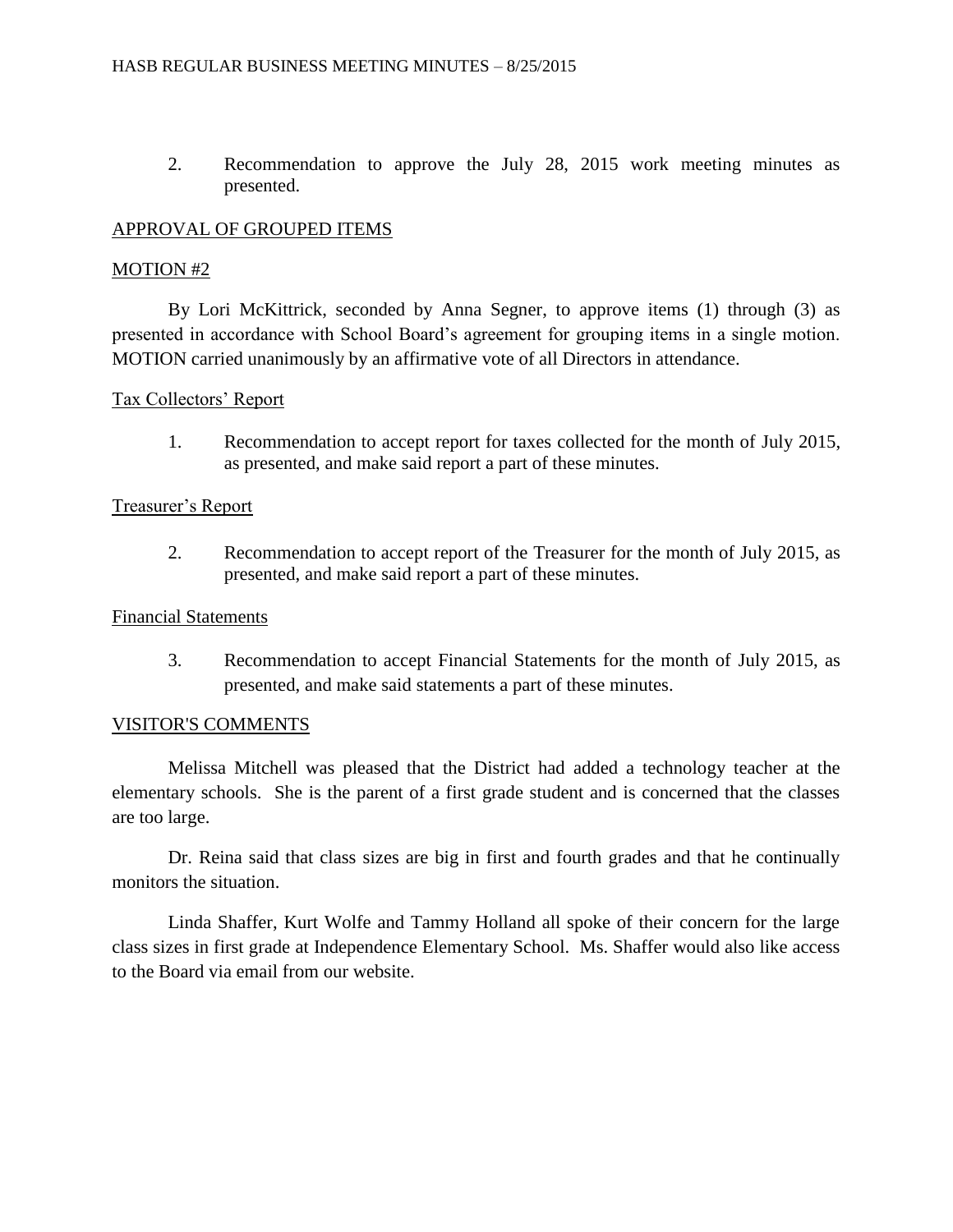At this time Mr. Bufalini asked that Committee discussion and recommendations begin.

# **Education/Curriculum/Instruction by Tony Guy**

## APPROVAL OF GROUPED ITEMS

## MOTION #3

By Tony Guy, seconded by Lori McKittrick, to approve items 1 through 13 in accordance with School Board's agreement for grouping items in a single motion. MOTION carried unanimously by an affirmative vote of all Directors in attendance.

- 1. 2015-2016 School Picnic at Kennywood on June 15, 2016.
- 2. Contract between the District and the Western Pennsylvania School for Blind Children Outreach Program to provide vision and/or orientation and mobility services.
- 3. Agreement with PHASE 4 Learning Center, Inc. to provide educational services as an alternative placement for disruptive students.
- 4. Contract with PA-Educator.net, an online application clearinghouse used to search for certified Pennsylvania educators, at a cost of \$2,175.00.
- 5. List of Department Chairs for the 2015-2016 School Year.
- 6. List of Senior High Club & Activity Sponsors for the 2015-2016 School Year.
- 7. List of Junior High Club & Activity Sponsors for the 2015-2016 School Year.
- 8. Eighth grade field trip to the United States Holocaust Memorial Museum on Friday, November 6, 2015.
- 9. Suspension of Saturday detention at the Junior High School beginning the 2015- 2016 school year.
- 10. Implementation of after school detention on Tuesdays and Thursdays at the Junior High School beginning the 2015-2016 school year.
- 11. Free school privileges for Dillon Swogger to attend Hopewell High School beginning the 2015-2016 school year.
- 12. Free school privileges for Katie Prentice to attend Hopewell High School for the 2015-2016 school year.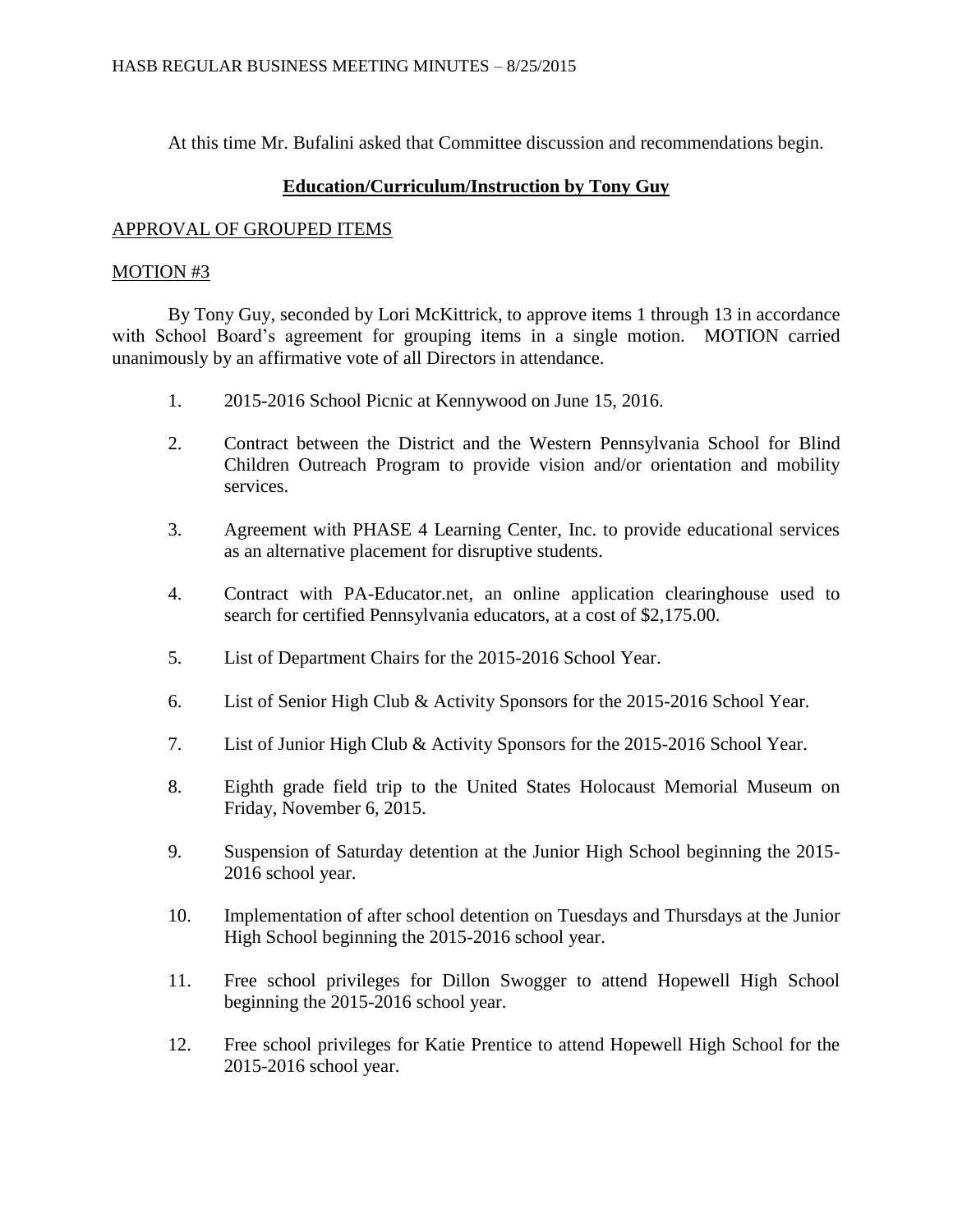13. Free school privileges for Raven Graham to attend Hopewell Elementary School for the 2015-2016 school year.

## **Buildings and Grounds by Anna Segner, Chair**

## APPROVAL OF GROUPED ITEMS

### MOTION #4

By Anna Segner, seconded by John Bowden, to approve items 1 through 3, as presented in accordance with School Board's agreement for grouping items in a single motion. MOTION carried unanimously by an affirmative vote of all Directors in attendance.

- 1. Request of Hopewell Youth Wrestling to use the wrestling room and Gym B at the Junior High School beginning October 20, 2015 through March 17, 2016, Tuesday through Thursday evenings.
- 2. Request from Hopewell Youth Wrestling to use both the Main and Auxiliary gyms at Hopewell High School on December 5, 2015 for a wrestling tournament.
- 3. Request of Pastor R.G. Liptak of Wildwood Chapel to conduct a Good News Club at Hopewell Elementary School one day per week after school beginning in late September.

## MOTION #5

By Anna Segner, seconded by Jeff Winkle, to the purchase of a dump truck from Woltz & Wind Ford for \$49,490.00. MOTION carried unanimously by an affirmative roll call vote of all Directors in attendance.

## MOTION #6

By Anna Segner, seconded by Tony Guy, to approve the Fall Pool Schedule. MOTION carried unanimously by an affirmative vote of all Directors in attendance.

## **Finance and Budget by John Bowden, Chair**

## APPROVAL OF GROUPED ITEMS

### MOTION #7

By John Bowden, seconded by Jeff Winkle, to approve items (1) and (2) and to ratify item (3) as presented in accordance with School Board's agreement for grouping items in a single motion. MOTION carried unanimously by an affirmative roll call vote of all Directors in attendance.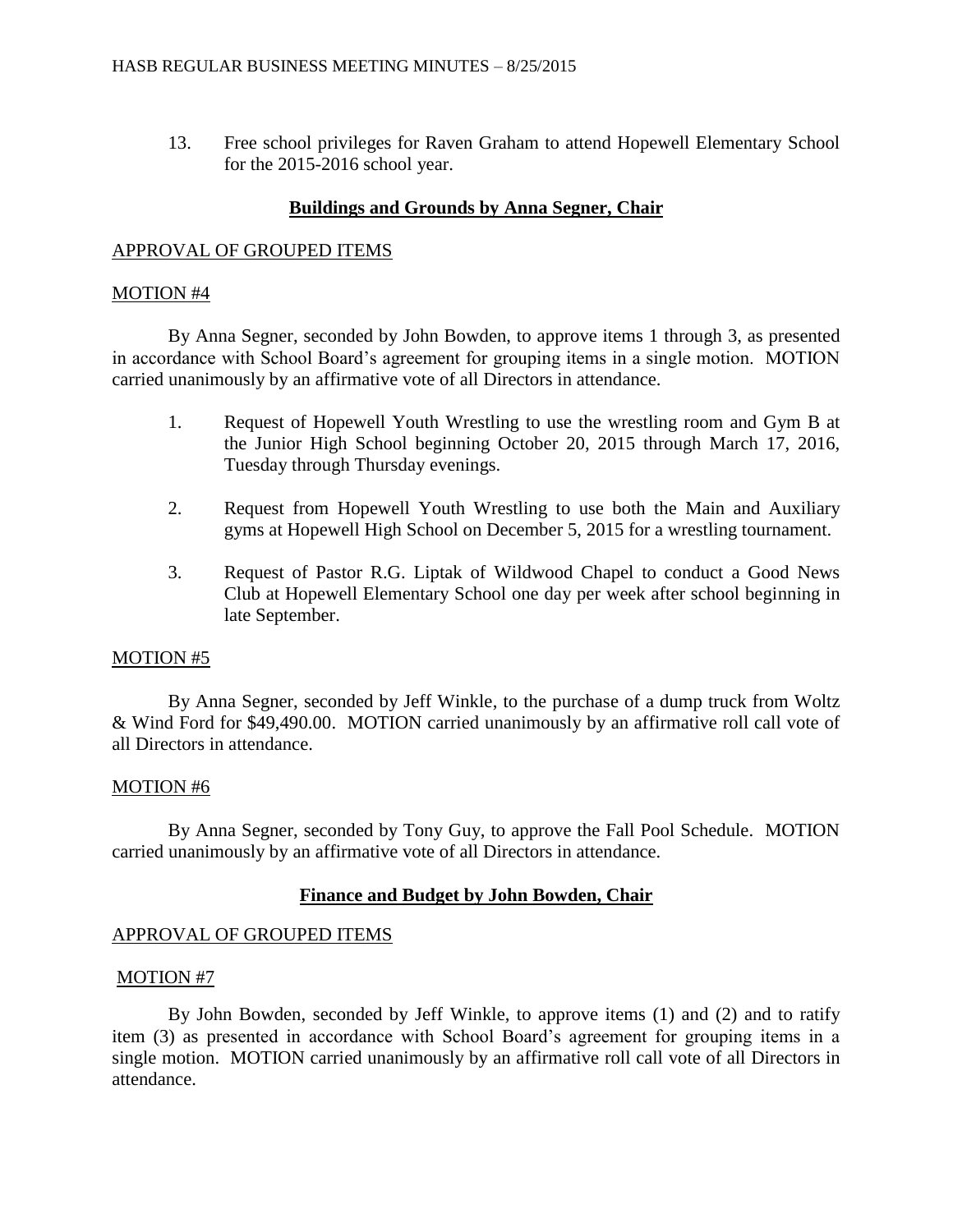- 1. General Fund List of Bills in the amount of \$463,858.04
- 2. Cafeteria Fund payments in the amount of \$449.00
- 3. General Fund payments in the amount of \$629,860.30

By John Bowden, seconded by Anna Segner, to approve the receipt of Plancon Part K: Project Refinancing for Lease No. 152315 in the amount of \$8,375,000 issued by the Pennsylvania Department of Education. MOTION carried unanimously by an affirmative roll call vote of all Directors in attendance.

## **Legislation by Jeff Winkle, Chair**

### MOTION #9

By Jeff Winkle, seconded by John Bowden, to approve the following Board Policies. MOTION carried unanimously by an affirmative vote of all Directors in attendance.

- a. Policy 113.3 Screening and Evaluations for Students with Disabilities
- b. Policy 116 Tutoring
- c. Policy 127 Assessment System
- d. Policy 137 Home Education Program
- e. Policy 138 English as a Second Language/Bilingual Education Program
- f. Policy 212 Reporting Student Progress
- g. Policy 918 Title I Parental Involvement

### MOTION #10

By Jeff Winkle, seconded by Anna Segner, to nominate the following individuals for PSBA officers. MOTION carried unanimously by an affirmative roll call vote of all Directors in attendance.

- a. President-elect: Mary Birks
- b. Vice President: Robert Schwartz

## **Personnel by Anna Segner, Co-Chair**

### MOTION #11

### APPROVAL OF GROUPED ITEMS

By Anna Segner, seconded by Lori McKittrick, to approve items (1) through (3) as presented in accordance with School Board's agreement for grouping items in a single motion. MOTION carried unanimously by an affirmative vote of all Directors in attendance.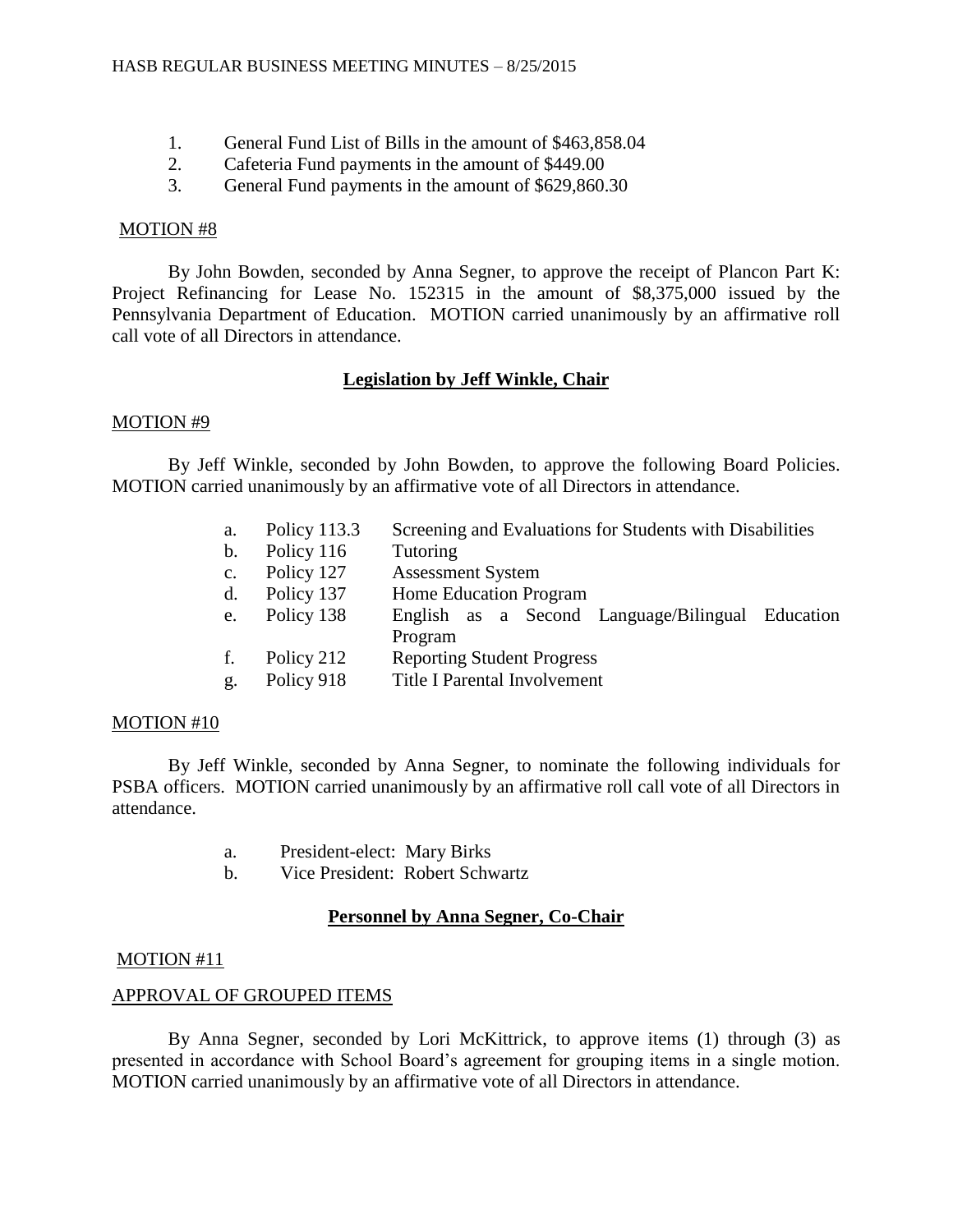- 1. Resignation of David DeMarco, assistant football coach, effective August 3, 2015.
- 2. Employment of Christina Cooper,  $5<sup>th</sup>$  assistant girls' soccer coach, effective August 25, 2015.
- 3. Appointment of Barry Cox, volunteer assistant football coach, effective August 25, 2015.

By Anna Segner, seconded by John Bowden, to table Hopewell Area School District's Return-to-Work program to provide modified duty to employees under job restrictions due to work related injuries. MOTION carried unanimously by an affirmative vote of all Directors in attendance.

# APPROVAL OF GROUPED ITEMS

## MOTION #13

By Anna Segner, seconded by Lori McKittrick, to approve items 1 and 2, as presented in accordance with School Board's agreement for grouping items in a single motion. MOTION carried unanimously by an affirmative vote of all Directors in attendance.

- 1. Substitute personnel rosters.
- 2. Football coaches and salaries.

# APPROVAL OF GROUPED ITEMS

## MOTION #14

By Anna Segner, seconded by John Bowden, to approve items 1 and 2, as presented in accordance with School Board's agreement for grouping items in a single motion. MOTION carried unanimously by an affirmative vote of all Directors in attendance.

- 1. Resignation of Angeline Mannella, breakfast monitor at Margaret Ross Elementary School, effective August 25, 2015.
- 2. Employment of Judy Pippard, breakfast monitor at Margaret Ross Elementary School, effective August 26, 2015.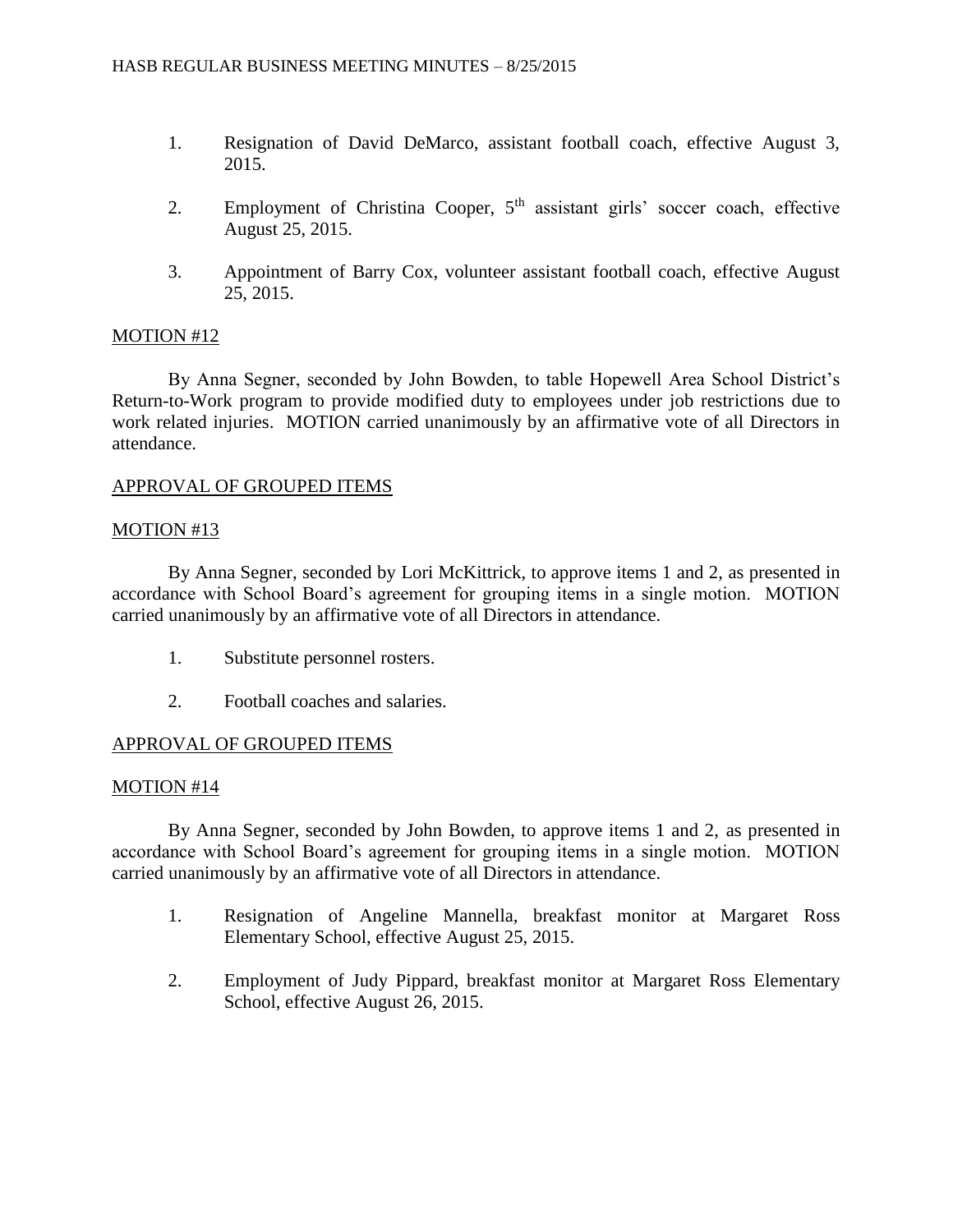By Anna Segner, seconded by Jeff Winkle, to approve the employment of Tammy Simmons, bus driver, effective August 26, 2015. MOTION carried unanimously by an affirmative vote of all Directors in attendance.

#### MOTION #16

By Anna Segner, seconded by Lori McKittrick, to approve the employment of Ken Willis, bus driver, effective August 26, 2015. MOTION carried unanimously by an affirmative vote of all Directors in attendance.

#### MOTION #17

By Anna Segner, seconded by John Bowden, to approve the employment of James Malesky, bus driver, effective August 26, 2015. MOTION carried unanimously by an affirmative vote of all Directors in attendance.

#### MOTION #18

By Anna Segner, seconded by Tony Guy, to approve the employment of Kristie Vecciarelli, special education aide at the Junior High School, effective August 24, 2015. MOTION carried unanimously by an affirmative vote of all Directors in attendance.

#### MOTION #19

By Anna Segner, seconded by John Bowden, to approve the employment of Kristine Strickler, special education aide at Independence Elementary School, effective August 24, 2015. MOTION carried unanimously by an affirmative vote of all Directors in attendance.

#### MOTION #20

By Anna Segner, seconded by John Bowden, to approve the employment of Matthew Farward, special education aide at Independence Elementary School, effective August 24, 2015. MOTION carried unanimously by an affirmative vote of all Directors in attendance.

#### MOTION #21

By Anna Segner, seconded by Lori McKittrick, to approve the employment of Sheila Junak, special education aide at the Senior High School, effective August 25, 2015. MOTION carried unanimously by an affirmative vote of all Directors in attendance.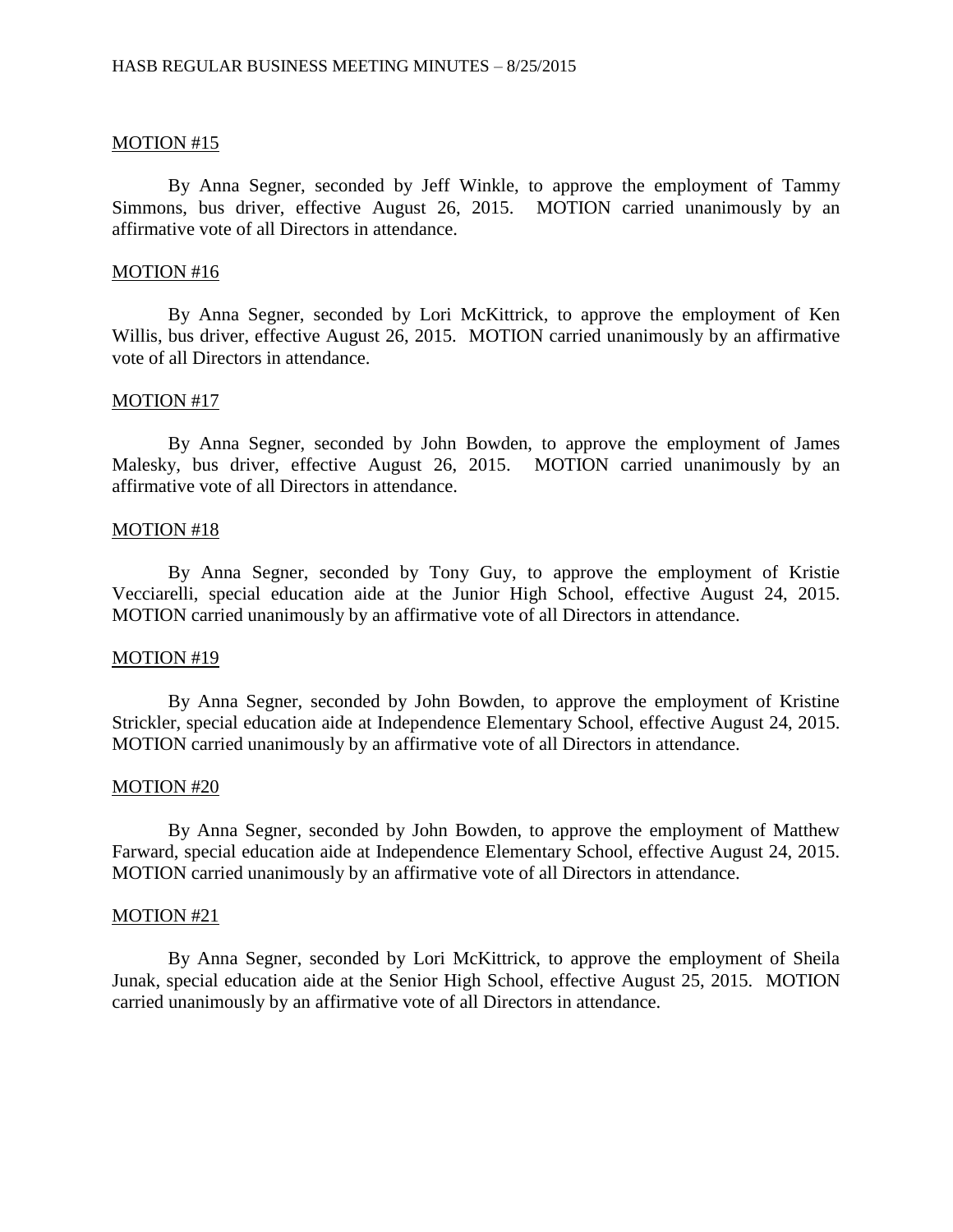By Anna Segner, seconded by Tony Guy, to approve the employment of Marissa Henry, transportation aide, effective August 26, 2015. MOTION carried unanimously by an affirmative vote of all Directors in attendance.

### MOTION #23

By Anna Segner, seconded by John Bowden, to accept the resignation of Steve DeLatte, Aquatics Director, effective August 24, 2015. MOTION carried unanimously by an affirmative vote of all Directors in attendance.

### MOTION #24

By Anna Segner, seconded by Lori McKittrick, to accept the resignation of Debra D'Antonio, special education aide at Hopewell Elementary School, effective September 17, 2015. MOTION carried unanimously by an affirmative vote of all Directors in attendance.

## **Transportation by Lori McKittrick**

#### MOTION #25

By Lori McKittrick, seconded by Anna Segner to approve the purchase of a 54 passenger bus from Wolfington Body Corporation for \$84,630.00. MOTION carried unanimously by an affirmative roll call vote of all Directors in attendance.

## MOTION #26

By Lori McKittrick, seconded by Anna Segner to approve the purchase of a 30 passenger gasoline mini bus from Leibensperger for \$51,584.00. MOTION carried unanimously by an affirmative roll call vote of all Directors in attendance.

### Superintendent's Report

Dr. Reina said that the District is ready for school to start tomorrow. The buildings look great and the new electronic marquee is up and running. As he stated earlier in the meeting, he will continue to monitor class size and will make changes, if needed.

#### Solicitor's Report

Nothing to report.

### Unfinished Business

Nothing to report.